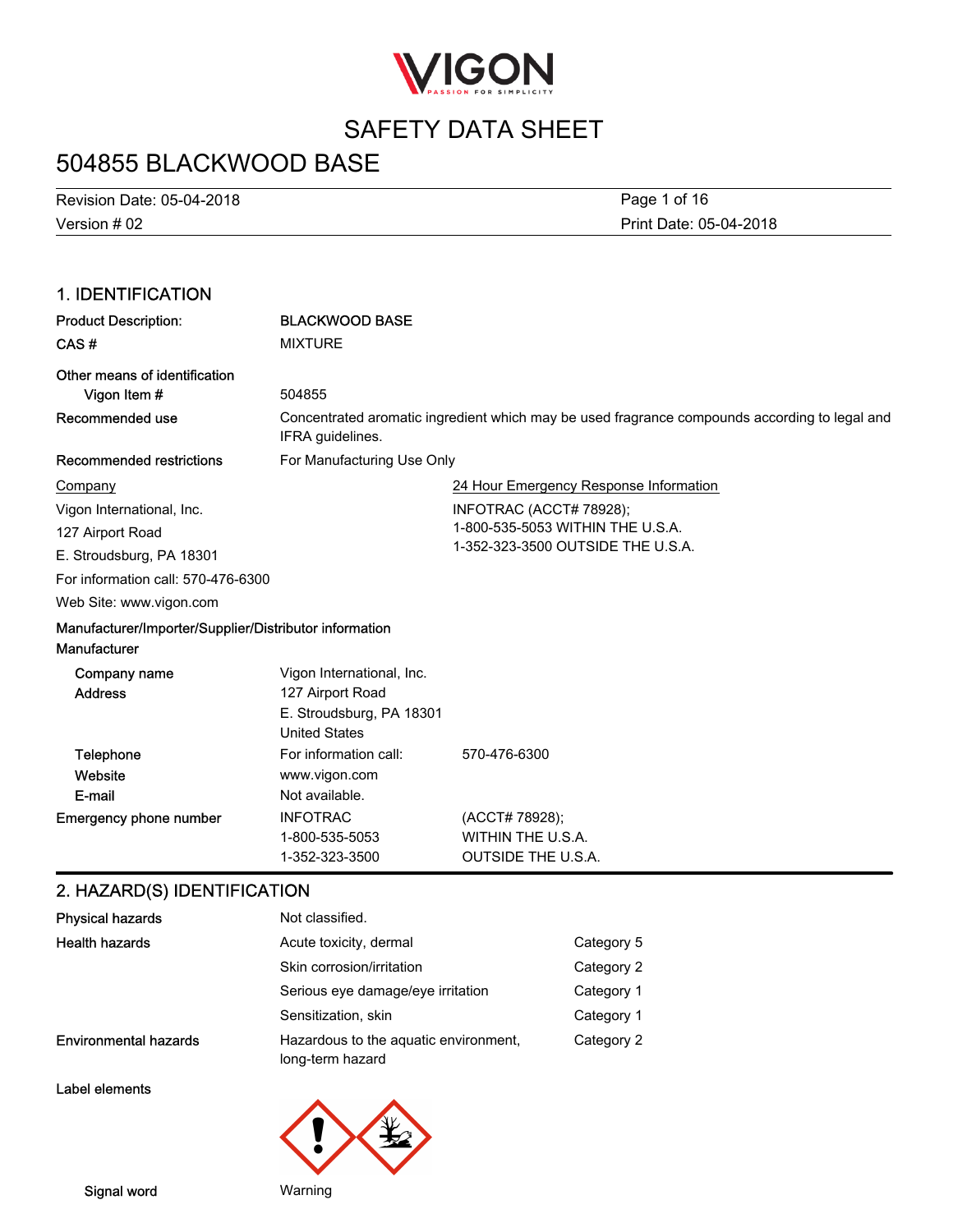

# 504855 BLACKWOOD BASE

| <b>Revision Date: 05-04-2018</b> | Page 2 of 16           |
|----------------------------------|------------------------|
| Version # 02                     | Print Date: 05-04-2018 |
|                                  |                        |

| <b>Hazard statement</b>                      | Causes mild skin irritation. May cause an allergic skin reaction. Causes serious eye irritation.<br>Toxic to aquatic life with long lasting effects.                                                                                                                                                                                                                                   |
|----------------------------------------------|----------------------------------------------------------------------------------------------------------------------------------------------------------------------------------------------------------------------------------------------------------------------------------------------------------------------------------------------------------------------------------------|
| <b>Precautionary statement</b>               |                                                                                                                                                                                                                                                                                                                                                                                        |
| Prevention                                   | Avoid breathing mist or vapor. Wash thoroughly after handling. Contaminated work clothing<br>should not be allowed out of the workplace. Avoid release to the environment. Wear eye<br>protection/face protection. Wear protective gloves.                                                                                                                                             |
| Response                                     | IF ON SKIN: Wash with plenty of water. IF IN EYES: Rinse cautiously with water for several<br>minutes. Remove contact lenses, if present and easy to do. Continue rinsing. If skin irritation or<br>rash occurs: Get medical advice/attention. If eye irritation persists: Get medical advice/attention.<br>Take off contaminated clothing and wash it before reuse. Collect spillage. |
| Storage                                      | Store away from incompatible materials.                                                                                                                                                                                                                                                                                                                                                |
| <b>Disposal</b>                              | Dispose of contents/container in accordance with local/regional/national/international regulations.                                                                                                                                                                                                                                                                                    |
| Hazard(s) not otherwise<br>classified (HNOC) | None known.                                                                                                                                                                                                                                                                                                                                                                            |
| Supplemental information                     | 30.25% of the mixture consists of component(s) of unknown acute dermal toxicity. 90% of the<br>mixture consists of component(s) of unknown acute inhalation toxicity. 11.5% of the mixture<br>consists of component(s) of unknown long-term hazards to the aquatic environment.                                                                                                        |

### 3. COMPOSITION/INFORMATION ON INGREDIENTS

#### Mixtures

| Chemical name                                                                       | Common name and synonyms                                                                                               | <b>CAS number</b> | %          |
|-------------------------------------------------------------------------------------|------------------------------------------------------------------------------------------------------------------------|-------------------|------------|
| $1-(1,2,3,4,5,6,7,8-$<br>Octahydro-2,3,8,8- tetramethyl-2-<br>naphthyl) ethan-1-one | patchouli ethanone<br>ambergris ketone<br>methyl cyclomyrcetone<br>timbrone supra                                      | 54464-57-2        | $15 - 20$  |
| (1-ETHOXYETHOXY)<br><b>CYCLODODECANE</b>                                            | CYCLODODECANE,<br>(1-ETHOXYETHOXY)-                                                                                    | 389083-83-4       | $10 - 515$ |
| <b>HYDROGENATED METHYL</b><br><b>ROSINATE</b>                                       |                                                                                                                        | 8050-15-5         | $10 - 515$ |
| 2.6-DIMETHYL-7-OCTEN-2-OL                                                           | <b>DIMYRCETOL</b><br>2,6-DIMETHYL-7-OCTEN-2-OL<br>7-Octen-2-ol, 2,6-dimethyl-<br>2,6-Dimethyloct-7-en-2-ol<br>lymolene | 18479-58-8        | $7.5 - 10$ |
| 4-CYCLOHEXYL-2-<br>METHYLBUTAN-2-OL                                                 | 2,2- dimethyl cyclohexane propanol<br>alpha, alpha- dimethyl cyclohexane<br>propanol                                   | 83926-73-2        | $7.5 - 10$ |
| <b>CITRONELLOL</b>                                                                  | 3,7-DIMETHYL-6-OCTEN-1-OL<br>6-Octen-1-ol, 3,7-dimethyl-<br>2,6- dimethyl-2-octen-8-ol                                 | 106-22-9          | $7.5 - 10$ |
| (2S)-PROPYL 2-<br>(1,1-DIMETHYLPROPOXY)<br><b>PROPANOATE</b>                        | propyl (2S)-2-(1,1-dimethylpropoxy)<br>propanoate<br>Propanoic acid, 2-(1,1-dimethylpropoxy)-,<br>propyl ester, (2S)-  | 319002-92-1       | $5 - 5.5$  |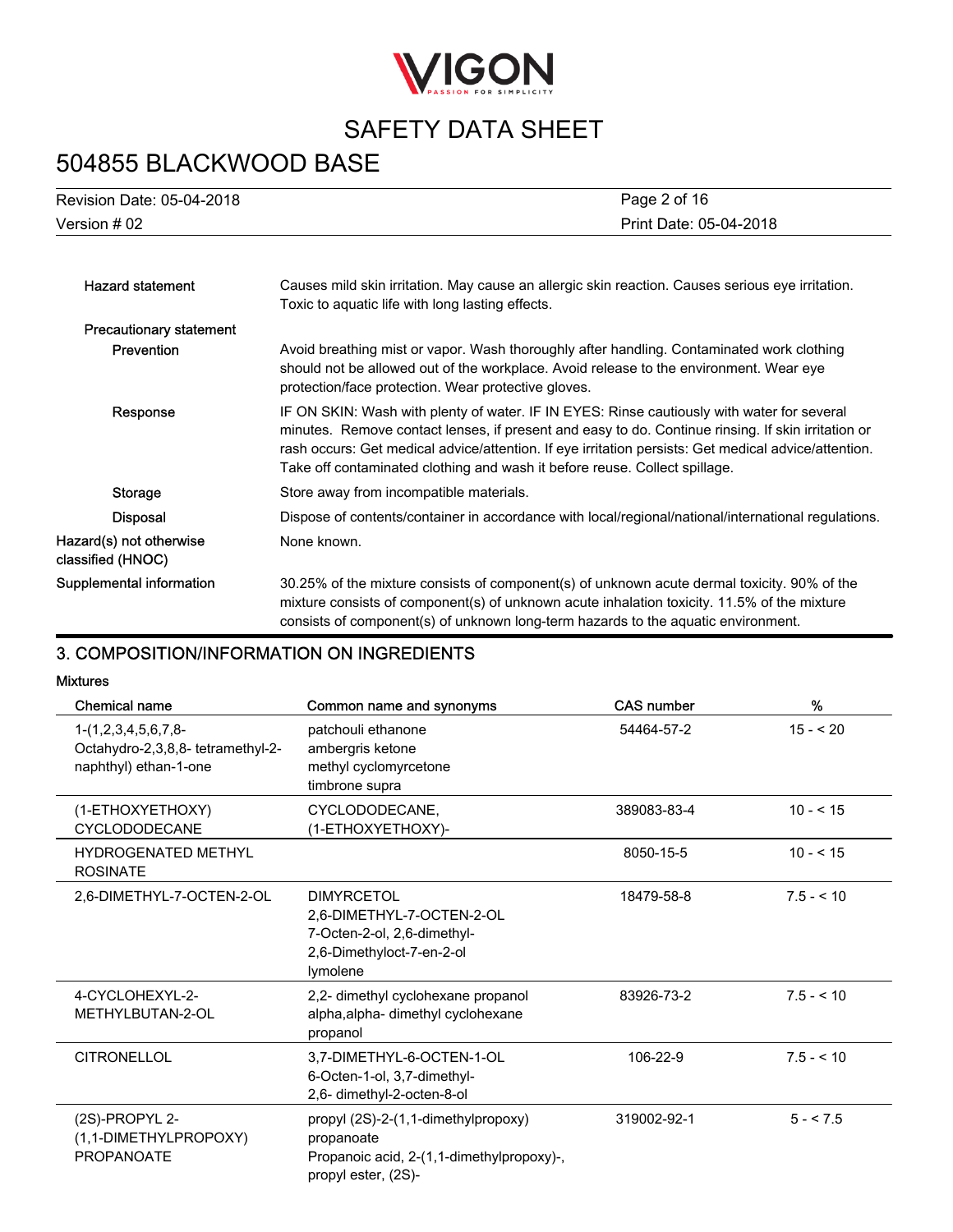

# 504855 BLACKWOOD BASE

| <b>Revision Date: 05-04-2018</b> | Page 3 of 16           |
|----------------------------------|------------------------|
| Version # 02                     | Print Date: 05-04-2018 |

| <b>Chemical name</b>                                                            | Common name and synonyms                                                                                                                                                                         | <b>CAS number</b> | $\%$      |
|---------------------------------------------------------------------------------|--------------------------------------------------------------------------------------------------------------------------------------------------------------------------------------------------|-------------------|-----------|
| CYCLOHEXANEPROPANOL,<br>2,2,6-TRIMETHYL-<br>.ALPHA.-PROPYL-                     | 6-(2,2,6- trimethyl cyclohexyl) -4-hexanol<br>2,2,6-TRIMETHYL-A-PROPYL<br>CYCLOHEXANE PROPANOL<br>1-(2,2,6-Trimethyl cyclohexyl)hexane-3-ol<br>cyclohexanepropanol,<br>2,2,6-trimethyl-a-propyl- | 70788-30-6        | $5 - 7.5$ |
| $\sqrt{\text{cis-4}}$ -<br>(propan-2-yl)cyclohexyl]methanol                     | cis-tetrahydro perillyl alcohol<br>CIS-P-MENTHAN-7-OL<br>Cyclohexanemethanol,<br>4-(1-methylethyl)-, cis-<br>cis-4-(Isopropyl)cyclohexanemethanol                                                | 13828-37-0        | $1 - 5.5$ |
| 1-Propanol,<br>2-[1-(3,3-dimethylcyclohexyl)<br>ethoxy]-2-methyl-,propanoate    | [2-[1-(3,3-dimethylcyclohexyl)ethoxy]<br>-2-methylpropyl]propanoate                                                                                                                              | 141773-73-1       | $1 - 5.5$ |
| BENZENEACETONITRILE,<br>.ALPHA.-BUTYLIDENE-, (Z)-                               |                                                                                                                                                                                                  | 130786-09-3       | $1 - 5.5$ |
| CYCLOHEXANEPROPANOL,<br>2,2,3,6-TETRAMETHYL-ALPHA-<br>PROPYL-                   | 2,2,3,6- tetramethyl-a-propylcyclohexane<br>propanol                                                                                                                                             | 95851-08-4        | $1 - 5.5$ |
| SPIRO[5.5]UNDEC-8-EN-1-OL,<br>2,2,9,11-TETRAMETHYL-,<br>1-ACETATE               |                                                                                                                                                                                                  | 678981-31-2       | $1 - 5.5$ |
| 2-methyl-4-(2,2,3-trimethylcyclo<br>pent-3-en-1-yl)pent-4-en-1-ol               | 3-CYCLOPENTEN-1-BUTANOL, BETA,<br>2,2,3-TETRAMETHYL-DELTA-<br>METHYLENE-                                                                                                                         | 104864-90-6       | 0.5 < 1   |
| <b>CEDRENE ALPHA</b>                                                            | laevo-alpha- cedrene<br>1H-3a,7- methanoazulene,<br>2,3,4,7,8,8a-hexahydro-3,6,8,8-tetrameth<br>yl-, (3R,3aS,7S,8aS)-                                                                            | 469-61-4          | 0.5 < 1   |
| 3-CYCLOPENTENE-1-BUTANAL,<br>.ALPHA., 2, 2, 3-TETRAMETHYL-<br>.GAMMA.-METHYLENE | .ALPHA., 2, 2, 3-TETAMETHYL-. GAMMA.-<br>METHYLENE-3-CYCLOPENTENE-1-<br><b>BUTANAL</b>                                                                                                           | 166432-53-7       | 0.1 < 0.5 |
| Other components below reportable levels                                        |                                                                                                                                                                                                  |                   | $5 - 10$  |

### 4. FIRST-AID MEASURES

| Inhalation          | If breathing is difficult, remove to fresh air and keep at rest in a position comfortable for breathing.<br>For breathing difficulties, oxygen may be necessary. Call a physician if symptoms develop or<br>persist.                                        |
|---------------------|-------------------------------------------------------------------------------------------------------------------------------------------------------------------------------------------------------------------------------------------------------------|
| <b>Skin contact</b> | Take off immediately all contaminated clothing. Get medical attention if irritation develops and<br>persists. Wash skin thoroughly with soap and water for several minutes.                                                                                 |
| Eye contact         | Remove contact lenses, if present and easy to do. Get medical attention if irritation develops and<br>persists. Promptly wash eyes with plenty of water while lifting the eye lids.                                                                         |
| Ingestion           | Call a physician or poison control center immediately. If swallowed, rinse mouth with water (only if<br>the person is conscious). Do not induce vomiting. If vomiting occurs, the head should be kept low<br>so that stomach vomit doesn't enter the lungs. |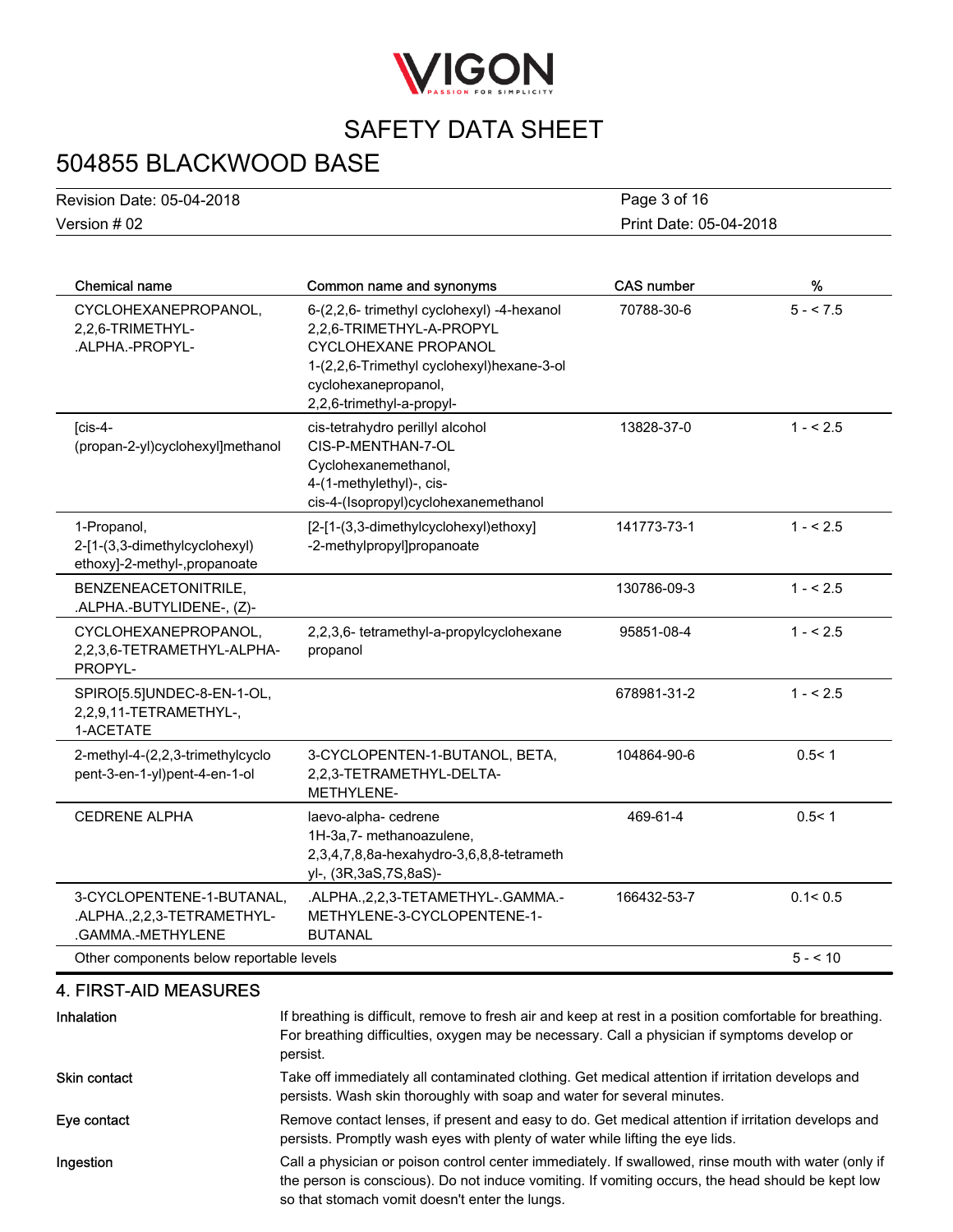

# 504855 BLACKWOOD BASE

| Revision Date: 05-04-2018 | Page 4 of 16           |
|---------------------------|------------------------|
| Version # 02              | Print Date: 05-04-2018 |

| Most important<br>symptoms/effects, acute and<br>delaved                     | Severe eye irritation. Symptoms may include stinging, tearing, redness, swelling, and blurred<br>vision. Mild skin irritation. May cause an allergic skin reaction. Dermatitis. Rash. |
|------------------------------------------------------------------------------|---------------------------------------------------------------------------------------------------------------------------------------------------------------------------------------|
| Indication of immediate medical<br>attention and special treatment<br>needed | Not available.                                                                                                                                                                        |
| General information                                                          | Ensure that medical personnel are aware of the material(s) involved, and take precautions to<br>protect themselves. Show this safety data sheet to the doctor in attendance.          |

### 5. FIRE-FIGHTING MEASURES

| Suitable extinguishing media                                     | Water spray, fog, CO2, dry chemical, or alcohol resistant foam.                                                                                                                                                                                                                                                                                                                                 |
|------------------------------------------------------------------|-------------------------------------------------------------------------------------------------------------------------------------------------------------------------------------------------------------------------------------------------------------------------------------------------------------------------------------------------------------------------------------------------|
| Unsuitable extinguishing media                                   | Do not use a solid water stream as it may scatter and spread fire.                                                                                                                                                                                                                                                                                                                              |
| Specific hazards arising from<br>the chemical                    | Fire may produce irritating, corrosive and/or toxic gases.                                                                                                                                                                                                                                                                                                                                      |
| Special protective equipment<br>and precautions for firefighters | Firefighters must use standard protective equipment including flame retardant coat, helmet with<br>face shield, gloves, rubber boots, and in enclosed spaces, SCBA. Structural firefighters protective<br>clothing will only provide limited protection. Wear self-contained breathing apparatus with a full<br>facepiece operated in the positive pressure demand mode when fighting fires.    |
| Fire fighting<br>equipment/instructions                          | In case of fire and/or explosion do not breathe fumes. Use standard firefighting procedures and<br>consider the hazards of other involved materials. Move containers from fire area if you can do so<br>without risk. Water runoff can cause environmental damage. Ventilate closed spaces before<br>entering them. Keep run-off water out of sewers and water sources. Dike for water control. |
| Specific methods                                                 | Use water spray to cool unopened containers.                                                                                                                                                                                                                                                                                                                                                    |
| General fire hazards                                             | Static charges generated by emptying package in or near flammable vapor may cause flash fire.                                                                                                                                                                                                                                                                                                   |

#### 6. ACCIDENTAL RELEASE MEASURES

| Personal precautions, protective<br>equipment and emergency<br>procedures | Keep unnecessary personnel away. Eliminate all sources of ignition. Avoid contact with skin or<br>inhalation of spillage, dust or vapor. Do not touch damaged containers or spilled material unless<br>wearing appropriate protective clothing. Ventilate closed spaces before entering them.                                   |
|---------------------------------------------------------------------------|---------------------------------------------------------------------------------------------------------------------------------------------------------------------------------------------------------------------------------------------------------------------------------------------------------------------------------|
| Methods and materials for<br>containment and cleaning up                  | Eliminate all ignition sources (no smoking, flares, sparks or flames in immediate area). Stop the<br>flow of material, if this is without risk. Dike the spilled material, where this is possible. Absorb with<br>inert absorbent such as dry clay, sand or diatomaceous earth, commercial sorbents, or recover<br>using pumps. |
|                                                                           | The product is immiscible with water and will spread on the water surface.                                                                                                                                                                                                                                                      |
|                                                                           | Large Spills: Stop the flow of material, if this is without risk. Dike the spilled material, where this is<br>possible. Cover with plastic sheet to prevent spreading. Prevent product from entering drains.<br>Absorb in vermiculite, dry sand or earth and place into containers.                                             |
|                                                                           | Small Spills: Wipe up with absorbent material (e.g. cloth, fleece). Clean surface thoroughly to<br>remove residual contamination.                                                                                                                                                                                               |
|                                                                           | Never return spills in original containers for re-use. This material and its container must be<br>disposed of as hazardous waste. Collect and dispose of spillage as indicated in section 13 of the<br>SDS.                                                                                                                     |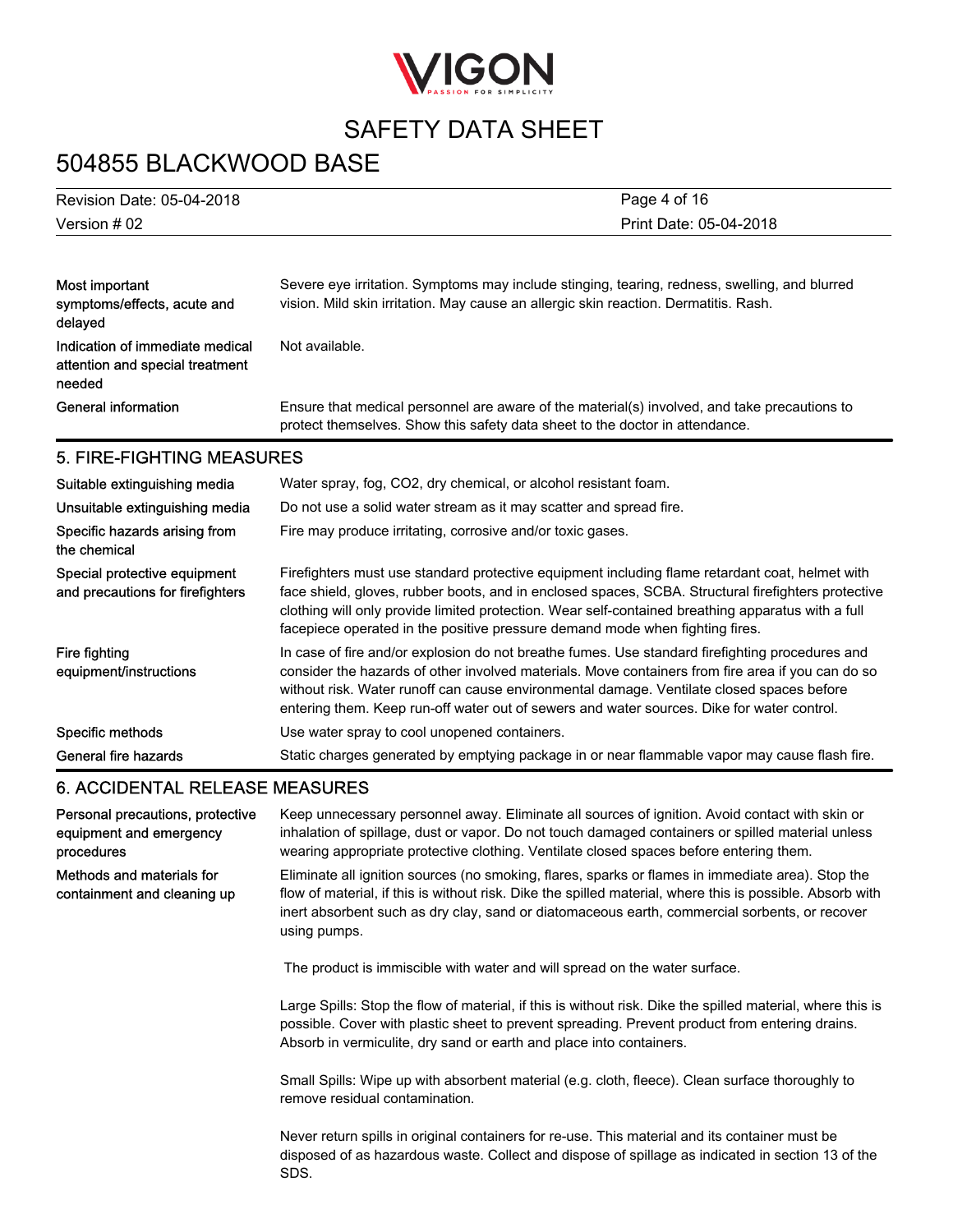

### 504855 BLACKWOOD BASE

Version # 02 Revision Date: 05-04-2018 Print Date: 05-04-2018 Page 5 of 16

| <b>Environmental precautions</b> | Retain and dispose of contaminated wash water. Avoid release to the environment. Contact local<br>authorities in case of spillage to drain/aquatic environment. Prevent further leakage or spillage if<br>safe to do so. Do not contaminate water.                                                                                         |  |  |  |
|----------------------------------|--------------------------------------------------------------------------------------------------------------------------------------------------------------------------------------------------------------------------------------------------------------------------------------------------------------------------------------------|--|--|--|
| 7. HANDLING AND STORAGE          |                                                                                                                                                                                                                                                                                                                                            |  |  |  |
| Precautions for safe handling    | Do not handle or store near an open flame, heat or other sources of ignition. Take precautionary<br>measures against static discharges. All equipment used when handling the product must be<br>grounded. Avoid breathing vapor. Avoid contact with eyes, skin, and clothing. Avoid prolonged<br>exposure. Wash thoroughly after handling. |  |  |  |

Keep container closed. Handle containers with care. Open slowly in order to control possible pressure release. Store in a cool, well-ventilated area. Conditions for safe storage, including any incompatibilities

#### 8. EXPOSURE CONTROLS/PERSONAL PROTECTION

| Occupational exposure limits                                          | This mixture has no ingredients that have PEL, TLV, or other recommended exposure limit.                                                                                                                                                                                                              |  |  |  |
|-----------------------------------------------------------------------|-------------------------------------------------------------------------------------------------------------------------------------------------------------------------------------------------------------------------------------------------------------------------------------------------------|--|--|--|
| <b>Biological limit values</b>                                        | No biological exposure limits noted for the ingredient(s).                                                                                                                                                                                                                                            |  |  |  |
| Appropriate engineering controls                                      | Use explosion-proof ventilation equipment to stay below exposure limits. Adequate ventilation<br>should be provided so that exposure limits are not exceeded.                                                                                                                                         |  |  |  |
| Individual protection measures, such as personal protective equipment |                                                                                                                                                                                                                                                                                                       |  |  |  |
| Eye/face protection                                                   | Wear safety glasses with side shields (or goggles). Face shield is recommended.                                                                                                                                                                                                                       |  |  |  |
| Skin protection<br>Hand protection                                    | Chemical resistant gloves.                                                                                                                                                                                                                                                                            |  |  |  |
| Other                                                                 | Use of an impervious apron is recommended.                                                                                                                                                                                                                                                            |  |  |  |
| <b>Respiratory protection</b>                                         | Respiratory protection not required. If ventilation is insufficient, suitable respiratory protection must<br>be provided.                                                                                                                                                                             |  |  |  |
| <b>Thermal hazards</b>                                                | Wear appropriate thermal protective clothing, when necessary.                                                                                                                                                                                                                                         |  |  |  |
| General hygiene considerations                                        | Always observe good personal hygiene measures, such as washing after handling the material<br>and before eating, drinking, and/or smoking. Routinely wash work clothing and protective<br>equipment to remove contaminants. Contaminated work clothing should not be allowed out of the<br>workplace. |  |  |  |

### 9. PHYSICAL AND CHEMICAL PROPERTIES

| Refer to Spec Sheet               |
|-----------------------------------|
| Liquid.                           |
| Liquid.                           |
| Refer to Spec Sheet               |
| Characteristic.                   |
| Not available.                    |
| Not available.                    |
| Not available.                    |
| Not available.                    |
| > 200.0 °F (> 93.3 °C) Closed Cup |
| Not available.                    |
|                                   |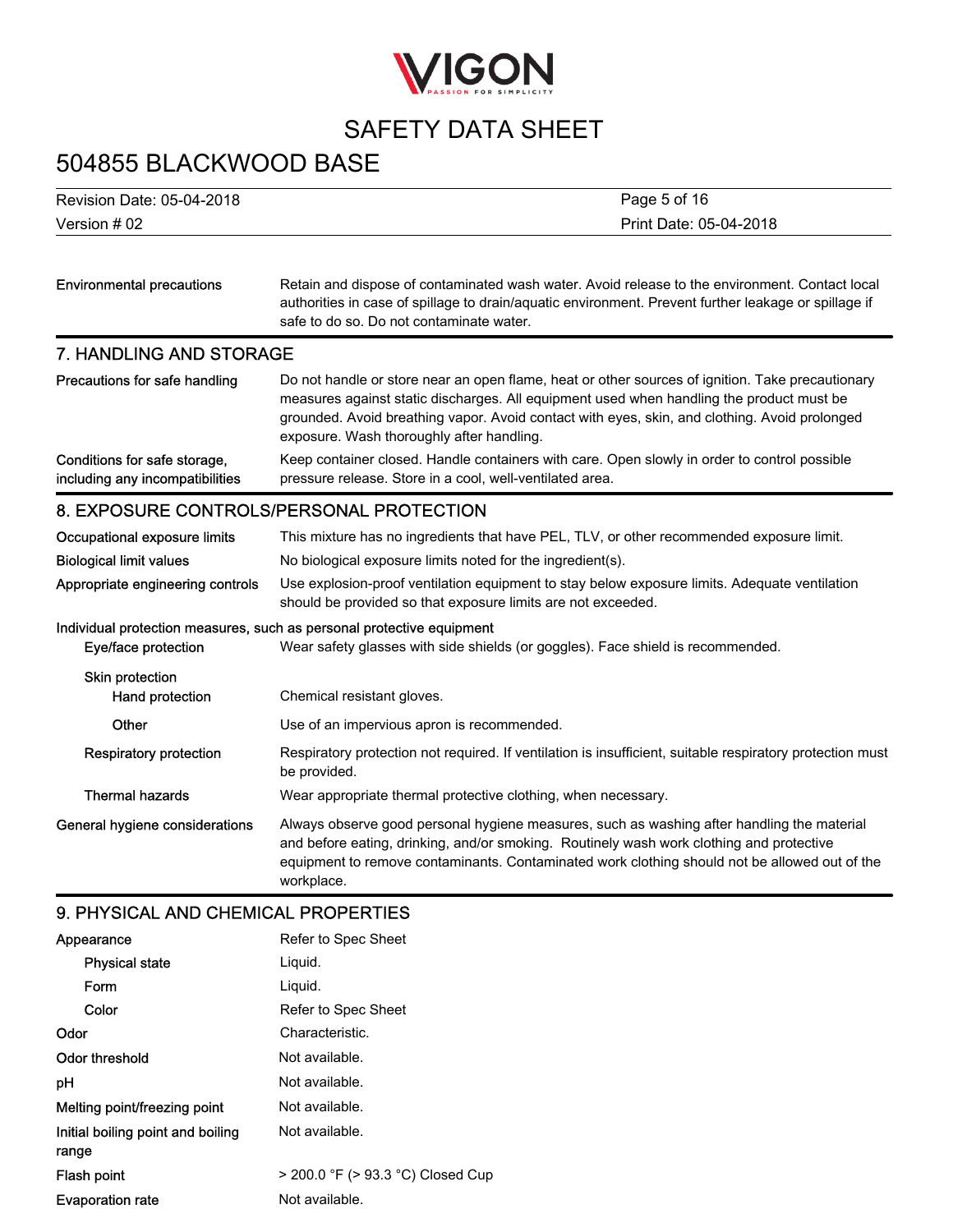

# 504855 BLACKWOOD BASE

Version # 02 Revision Date: 05-04-2018 Print Date: 05-04-2018 Page 6 of 16

| Flammability (solid, gas)                         | Not applicable. |  |  |  |
|---------------------------------------------------|-----------------|--|--|--|
| Upper/lower flammability or explosive limits      |                 |  |  |  |
| Flammability limit - lower<br>$(\%)$              | Not available.  |  |  |  |
| Flammability limit - upper<br>(%)                 | Not available.  |  |  |  |
| Explosive limit - lower (%)                       | Not available.  |  |  |  |
| Explosive limit - upper (%)                       | Not available.  |  |  |  |
| Vapor pressure                                    | Not available.  |  |  |  |
| Vapor density                                     | Not available.  |  |  |  |
| <b>Relative density</b>                           | 0.94 at d 20/20 |  |  |  |
| Solubility(ies)                                   |                 |  |  |  |
| Solubility (water)                                | Insoluble       |  |  |  |
| <b>Partition coefficient</b><br>(n-octanol/water) | Not available.  |  |  |  |
| Auto-ignition temperature                         | Not available.  |  |  |  |
| <b>Decomposition temperature</b>                  | Not available.  |  |  |  |
| <b>Viscosity</b>                                  | Not available.  |  |  |  |
| Other information                                 |                 |  |  |  |
| <b>Explosive properties</b>                       | Not explosive.  |  |  |  |
| Molecular formula                                 | Not applicable  |  |  |  |
| <b>Oxidizing properties</b>                       | Not oxidizing.  |  |  |  |
| Specific gravity                                  | 0.94 at 25 °C   |  |  |  |
| <b>VOC</b>                                        | < 26 %          |  |  |  |

#### 10. STABILITY AND REACTIVITY

| Reactivity                            | The product is stable and non-reactive under normal conditions of use, storage and transport. |  |  |
|---------------------------------------|-----------------------------------------------------------------------------------------------|--|--|
| <b>Chemical stability</b>             | Material is stable under normal conditions.                                                   |  |  |
| Possibility of hazardous<br>reactions | No dangerous reaction known under conditions of normal use.                                   |  |  |
| Conditions to avoid                   | Avoid temperatures exceeding the flash point. Contact with incompatible materials.            |  |  |
| Incompatible materials                | Strong oxidizing agents.                                                                      |  |  |
| Hazardous decomposition<br>products   | No hazardous decomposition products if stored and handled as indicated.                       |  |  |

#### 11. TOXICOLOGICAL INFORMATION

#### Information on likely routes of exposure

| <b>Inhalation</b>   | No adverse effects due to inhalation are expected.                |
|---------------------|-------------------------------------------------------------------|
| <b>Skin contact</b> | Causes mild skin irritation. May cause an allergic skin reaction. |
| Eye contact         | Causes serious eye irritation.                                    |
| Ingestion           | Expected to be a low ingestion hazard.                            |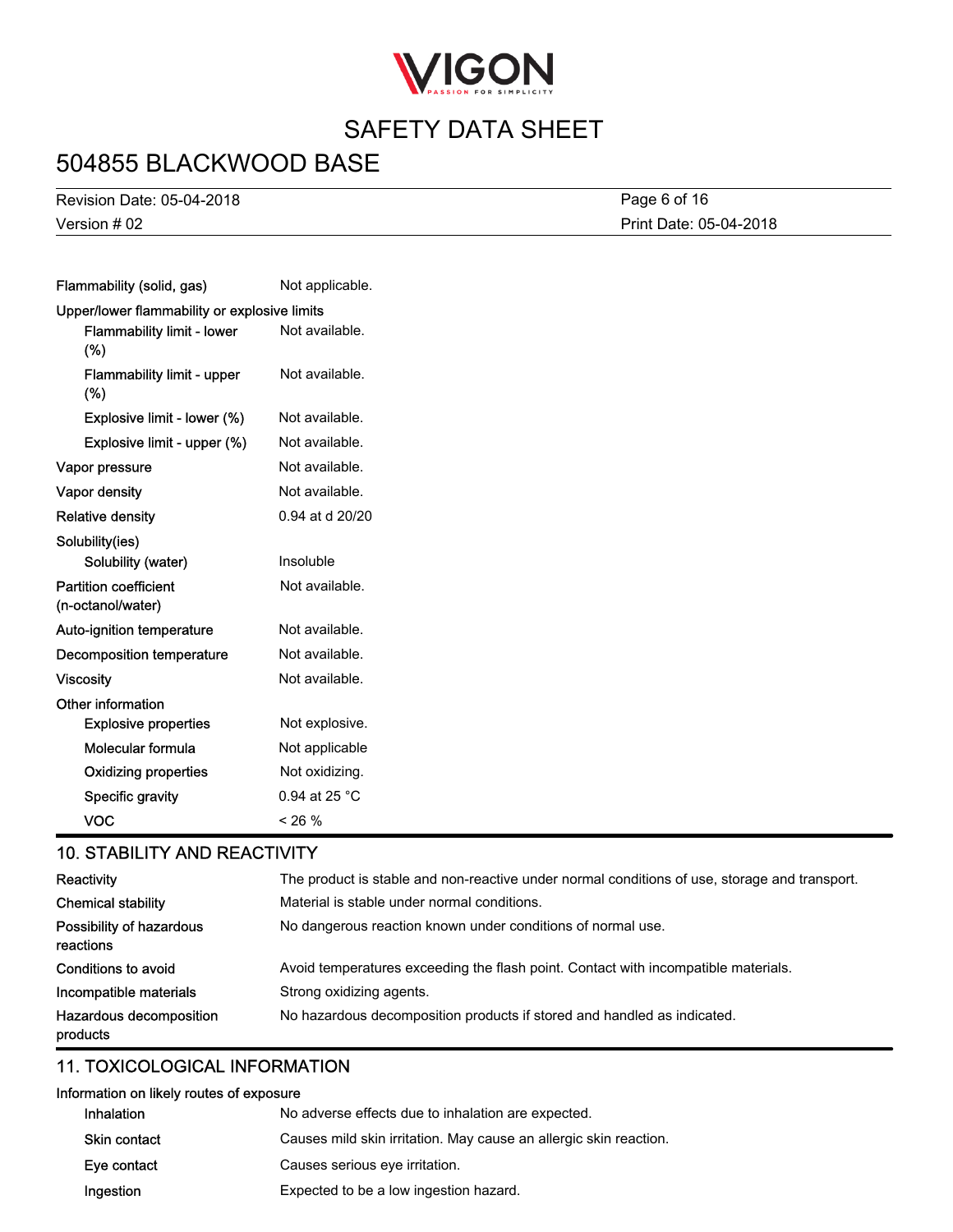

# 504855 BLACKWOOD BASE

Version # 02 Revision Date: 05-04-2018 Print Date: 05-04-2018 Page 7 of 16

| Symptoms related to the<br>physical, chemical and<br>toxicological characteristics           | Severe eye irritation. Symptoms may include stinging, tearing, redness, swelling, and blurred<br>vision. Mild skin irritation. May cause an allergic skin reaction. Dermatitis. Rash. |                                |  |
|----------------------------------------------------------------------------------------------|---------------------------------------------------------------------------------------------------------------------------------------------------------------------------------------|--------------------------------|--|
| Information on toxicological effects                                                         |                                                                                                                                                                                       |                                |  |
| Not known.<br><b>Acute toxicity</b>                                                          |                                                                                                                                                                                       |                                |  |
| Components                                                                                   | <b>Species</b>                                                                                                                                                                        | <b>Test Results</b>            |  |
| (2S)-PROPYL 2- (1,1-DIMETHYLPROPOXY) PROPANOATE (CAS 319002-92-1)                            |                                                                                                                                                                                       |                                |  |
| Acute                                                                                        |                                                                                                                                                                                       |                                |  |
| Dermal                                                                                       |                                                                                                                                                                                       |                                |  |
| LD50                                                                                         | Rabbit                                                                                                                                                                                | > 2000 mg/kg                   |  |
| <b>Oral</b>                                                                                  |                                                                                                                                                                                       |                                |  |
| LD50                                                                                         | Rat                                                                                                                                                                                   | > 2000 mg/kg                   |  |
| [cis-4- (propan-2-yl)cyclohexyl]methanol (CAS 13828-37-0)                                    |                                                                                                                                                                                       |                                |  |
| Acute                                                                                        |                                                                                                                                                                                       |                                |  |
| <b>Dermal</b>                                                                                |                                                                                                                                                                                       |                                |  |
| LD50                                                                                         | Rabbit                                                                                                                                                                                | > 2000 mg/kg                   |  |
| <b>Oral</b>                                                                                  |                                                                                                                                                                                       |                                |  |
| LD50                                                                                         | Rat                                                                                                                                                                                   | > 10000 mg/kg                  |  |
| 1-(1,2,3,4,5,6,7,8- Octahydro-2,3,8,8- tetramethyl-2- naphthyl) ethan-1-one (CAS 54464-57-2) |                                                                                                                                                                                       |                                |  |
| Acute                                                                                        |                                                                                                                                                                                       |                                |  |
| Dermal                                                                                       |                                                                                                                                                                                       |                                |  |
| LD50                                                                                         | Rabbit                                                                                                                                                                                | > 5000 mg/kg                   |  |
| Oral                                                                                         |                                                                                                                                                                                       |                                |  |
| LD50                                                                                         | Rat                                                                                                                                                                                   | > 5000 mg/kg                   |  |
| 1-Propanol, 2-[1-(3,3-dimethylcyclohexyl) ethoxy]-2-methyl-,propanoate (CAS 141773-73-1)     |                                                                                                                                                                                       |                                |  |
| Acute                                                                                        |                                                                                                                                                                                       |                                |  |
| Dermal                                                                                       |                                                                                                                                                                                       |                                |  |
| LD50                                                                                         | Rabbit                                                                                                                                                                                | > 2000 mg/kg (OECD 401: limit) |  |
| <b>Oral</b>                                                                                  |                                                                                                                                                                                       |                                |  |
| LD50                                                                                         | Rat                                                                                                                                                                                   | > 2000 mg/kg (OECD 402: limit) |  |
| 2,6-DIMETHYL-7-OCTEN-2-OL (CAS 18479-58-8)                                                   |                                                                                                                                                                                       |                                |  |
| Acute                                                                                        |                                                                                                                                                                                       |                                |  |
| Dermal                                                                                       |                                                                                                                                                                                       |                                |  |
| LD50                                                                                         | Rabbit                                                                                                                                                                                | > 5000 mg/kg                   |  |
| Oral                                                                                         |                                                                                                                                                                                       |                                |  |
| LD50                                                                                         | Rat                                                                                                                                                                                   | 3600 mg/kg                     |  |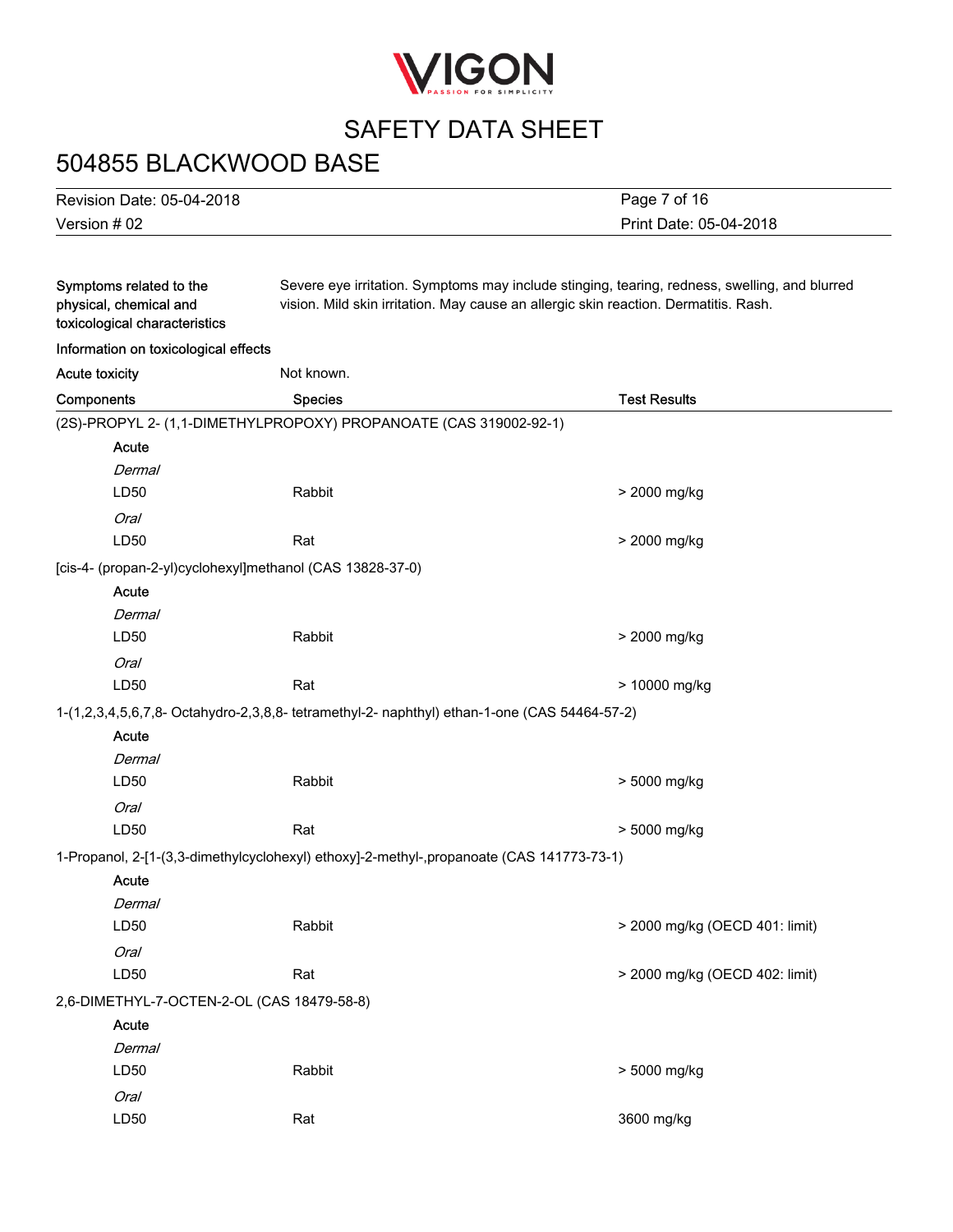

# 504855 BLACKWOOD BASE

Version # 02 Revision Date: 05-04-2018 Print Date: 05-04-2018 Page 8 of 16

| Components                                                                       | <b>Species</b>                                                                                                      | <b>Test Results</b>   |  |  |
|----------------------------------------------------------------------------------|---------------------------------------------------------------------------------------------------------------------|-----------------------|--|--|
| 2-methyl-4-(2,2,3-trimethylcyclo pent-3-en-1-yl)pent-4-en-1-ol (CAS 104864-90-6) |                                                                                                                     |                       |  |  |
| Acute                                                                            |                                                                                                                     |                       |  |  |
| <b>Dermal</b>                                                                    |                                                                                                                     |                       |  |  |
| LD50                                                                             | Rabbit                                                                                                              | > 2000 mg/kg OECD 402 |  |  |
| <b>Oral</b>                                                                      |                                                                                                                     |                       |  |  |
| LD50                                                                             | Rat                                                                                                                 | > 5000 mg/kg OECD 401 |  |  |
| 4-CYCLOHEXYL-2- METHYLBUTAN-2-OL (CAS 83926-73-2)                                |                                                                                                                     |                       |  |  |
| Acute                                                                            |                                                                                                                     |                       |  |  |
| <b>Dermal</b>                                                                    |                                                                                                                     |                       |  |  |
| LD50                                                                             | Rabbit                                                                                                              | > 2000 mg/kg          |  |  |
| <b>Oral</b>                                                                      |                                                                                                                     |                       |  |  |
| LD50                                                                             | Rat                                                                                                                 | > 5000 mg/kg          |  |  |
| CITRONELLOL (CAS 106-22-9)                                                       |                                                                                                                     |                       |  |  |
| Acute                                                                            |                                                                                                                     |                       |  |  |
| Dermal                                                                           |                                                                                                                     |                       |  |  |
| LD50                                                                             | Rabbit                                                                                                              | 2650 mg/kg            |  |  |
| <b>Oral</b>                                                                      |                                                                                                                     |                       |  |  |
| LD50                                                                             | Rat                                                                                                                 | 3450 mg/kg            |  |  |
| CYCLOHEXANEPROPANOL, 2,2,6-TRIMETHYL- .ALPHA.-PROPYL- (CAS 70788-30-6)           |                                                                                                                     |                       |  |  |
| Acute                                                                            |                                                                                                                     |                       |  |  |
| <b>Dermal</b>                                                                    |                                                                                                                     |                       |  |  |
| LD50                                                                             | Rabbit                                                                                                              | > 2000 mg/kg          |  |  |
| <b>Oral</b>                                                                      |                                                                                                                     |                       |  |  |
| LD50                                                                             | Rat                                                                                                                 | > 20000 mg/kg         |  |  |
| Skin corrosion/irritation                                                        | Causes mild skin irritation.                                                                                        |                       |  |  |
| Serious eye damage/eye<br>irritation                                             | Causes serious eye irritation.                                                                                      |                       |  |  |
| Respiratory or skin sensitization                                                |                                                                                                                     |                       |  |  |
| Respiratory sensitization                                                        | Not a respiratory sensitizer.                                                                                       |                       |  |  |
| <b>Skin sensitization</b>                                                        | May cause an allergic skin reaction.                                                                                |                       |  |  |
| Germ cell mutagenicity                                                           | No data available to indicate product or any components present at greater than 0.1% are<br>mutagenic or genotoxic. |                       |  |  |
| Carcinogenicity                                                                  |                                                                                                                     |                       |  |  |
| IARC Monographs. Overall Evaluation of Carcinogenicity                           |                                                                                                                     |                       |  |  |
| Not listed.                                                                      |                                                                                                                     |                       |  |  |
|                                                                                  | OSHA Specifically Regulated Substances (29 CFR 1910.1001-1052)                                                      |                       |  |  |

Not regulated.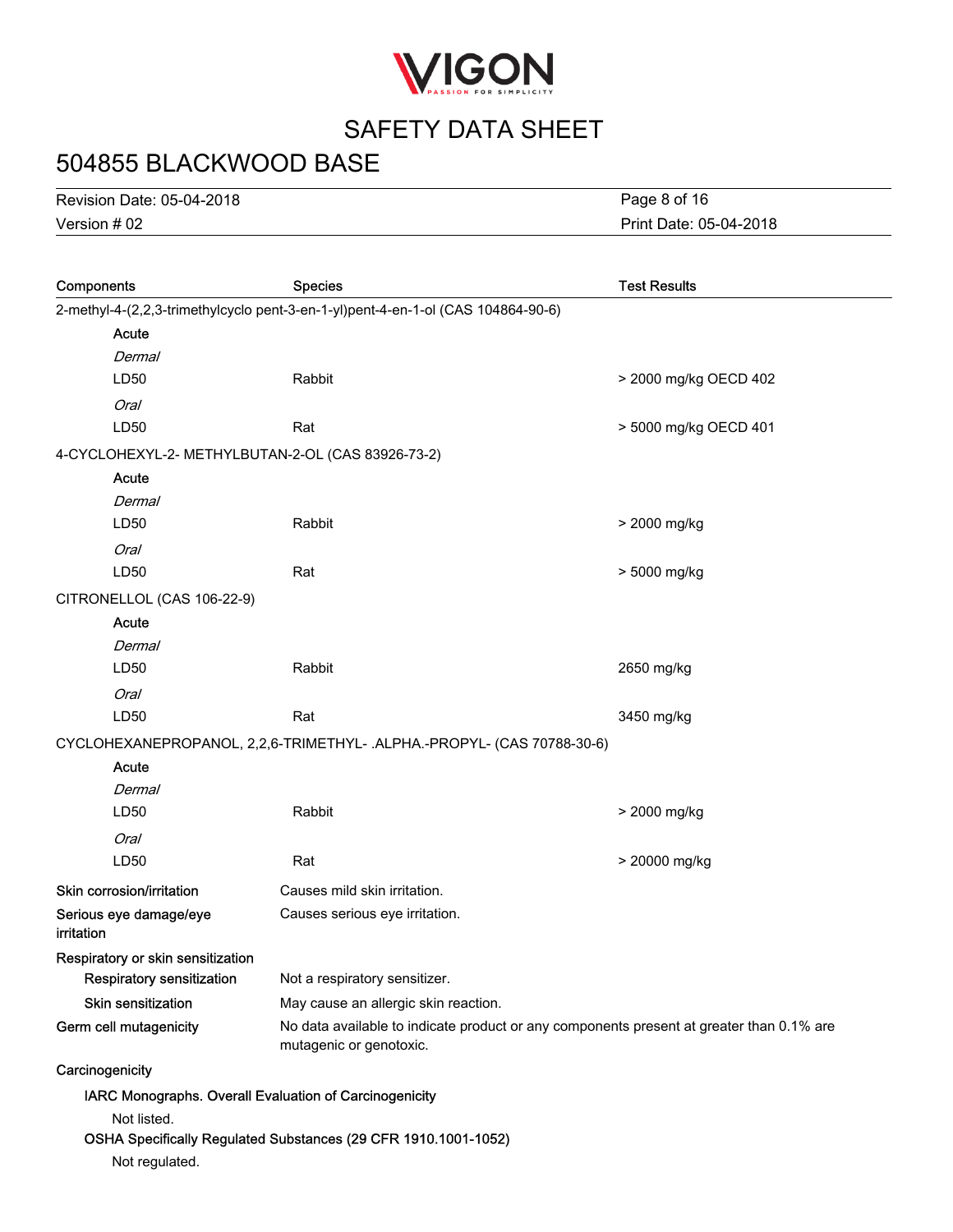

### 504855 BLACKWOOD BASE

Version # 02 Revision Date: 05-04-2018 Print Date: 05-04-2018 Page 9 of 16

### US. National Toxicology Program (NTP) Report on Carcinogens

Not listed.

### US. OSHA Specifically Regulated Substances (29 CFR 1910.1001-1050)

| Not available.                                        |                                                                                                                                                                   |
|-------------------------------------------------------|-------------------------------------------------------------------------------------------------------------------------------------------------------------------|
| Reproductive toxicity                                 | This product is not expected to cause reproductive or developmental effects.                                                                                      |
| Specific target organ toxicity -<br>single exposure   | Not classified.                                                                                                                                                   |
| Specific target organ toxicity -<br>repeated exposure | Not classified.                                                                                                                                                   |
| Aspiration hazard                                     | Not an aspiration hazard.                                                                                                                                         |
| <b>Further information</b>                            | This mixture has not been subjected to full toxicological testing. According to available data on the<br>constituents the health classification criteria are met. |

### 12. ECOLOGICAL INFORMATION

| <b>Ecotoxicity</b> |             | Toxic to aquatic life with long lasting effects. This mixture has not been subjected to<br>ecotoxicological testing as an entity. According to available data on the constituents the<br>environmental classification criteria are met. |                                                                                                                                        |  |  |
|--------------------|-------------|-----------------------------------------------------------------------------------------------------------------------------------------------------------------------------------------------------------------------------------------|----------------------------------------------------------------------------------------------------------------------------------------|--|--|
| Components         |             | <b>Species</b>                                                                                                                                                                                                                          | <b>Test Results</b>                                                                                                                    |  |  |
|                    |             | (2S)-PROPYL 2- (1,1-DIMETHYLPROPOXY) PROPANOATE (CAS 319002-92-1)                                                                                                                                                                       |                                                                                                                                        |  |  |
| Aquatic            |             |                                                                                                                                                                                                                                         |                                                                                                                                        |  |  |
| Acute              |             |                                                                                                                                                                                                                                         |                                                                                                                                        |  |  |
| Algae              | <b>EC50</b> | Algae                                                                                                                                                                                                                                   | > 100 mg/l OECD 201                                                                                                                    |  |  |
| Crustacea          | EC50        | Daphnia                                                                                                                                                                                                                                 | 20 mg/l OECD 202                                                                                                                       |  |  |
| Fish               | <b>LC50</b> | Fish                                                                                                                                                                                                                                    | 13 mg/l OECD 203                                                                                                                       |  |  |
|                    |             | 1-(1,2,3,4,5,6,7,8- Octahydro-2,3,8,8- tetramethyl-2- naphthyl) ethan-1-one (CAS 54464-57-2)                                                                                                                                            |                                                                                                                                        |  |  |
| Aquatic<br>Acute   |             |                                                                                                                                                                                                                                         |                                                                                                                                        |  |  |
| Algae              | <b>EC50</b> | Green algae (Desmodesmus<br>subspicatus)                                                                                                                                                                                                | > 2.6 mg/l, 72 hours (based on biomass)<br>- Algae study carried out according to a<br>method similar to the OECD 201<br>guideline     |  |  |
|                    |             |                                                                                                                                                                                                                                         | > 2.6 mg/l, 72 hours (based on growth<br>rate) - Algae study carried out according<br>to a method similar to the OECD 201<br>guideline |  |  |
|                    | <b>NOEC</b> | Green algae (Desmodesmus<br>subspicatus)                                                                                                                                                                                                | 2.6 mg/l, 72 hours (based on growth<br>rate) - Algae study carried out according<br>to a method similar to the OECD 201<br>guideline   |  |  |
| Crustacea          | EC50        | Daphnia magna                                                                                                                                                                                                                           | 1.38 mg/l, 48 hours Daphnia study<br>carried out according to a method similar<br>to the OECD 202 guideline                            |  |  |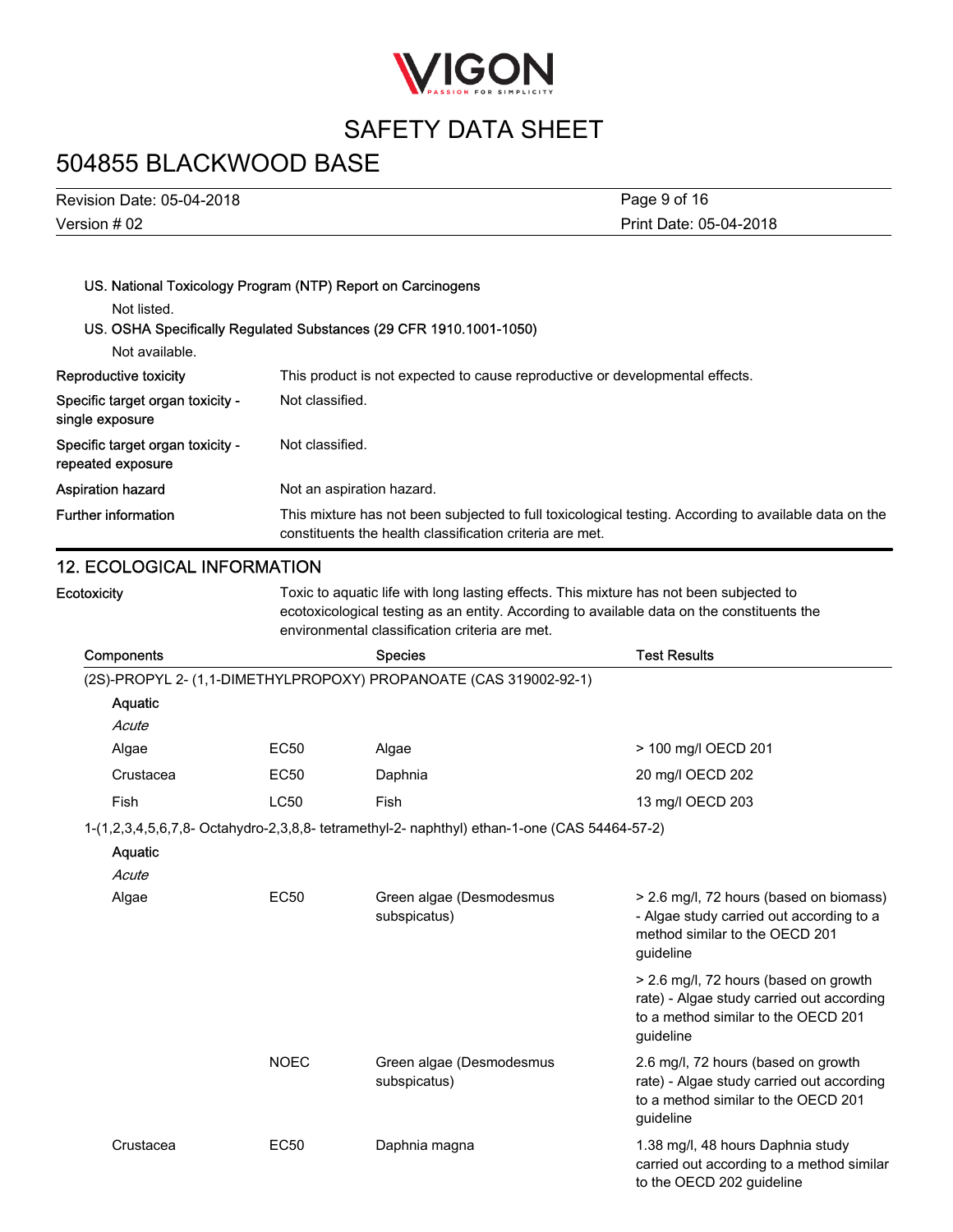

# 504855 BLACKWOOD BASE

Version # 02 Revision Date: 05-04-2018 Print Date: 05-04-2018 Page 10 of 16

| Components     |             | <b>Species</b>                                                                           | <b>Test Results</b>                                                                                                  |
|----------------|-------------|------------------------------------------------------------------------------------------|----------------------------------------------------------------------------------------------------------------------|
| Fish           | <b>LC50</b> | Bluegill (Lepomis macrochirus)                                                           | 1.3 mg/l, 96 hours Fish study carried out<br>according to a method similar to the<br>OECD 203 guideline              |
| Chronic        |             |                                                                                          |                                                                                                                      |
| Crustacea      | LOEC        | Daphnia magna                                                                            | 0.244 mg/l, 21 days (based on body<br>length) - Daphnia study carried out<br>according to the OECD 211 guideline     |
|                |             |                                                                                          | 0.096 mg/l, 21 days (based on<br>reproduction) - Daphnia study carried<br>out according to the OECD 211<br>guideline |
|                | <b>NOEC</b> | Daphnia magna                                                                            | 0.448 mg/l, 21 days (based on mortality)<br>- Daphnia study carried out according to<br>the OECD 211 guideline       |
|                |             |                                                                                          | 0.096 mg/l, 21 days (based on body<br>length) - Daphnia study carried out<br>according to the OECD 211 guideline     |
|                |             |                                                                                          | 0.028 mg/l, 21 days (based on<br>reproduction) - Daphnia study carried<br>out according to the OECD 211<br>guideline |
| Fish           | LOEC        | Danio rerio                                                                              | 0.29 mg/l, 30 days (based on length and<br>weight) - Fish study carried out<br>according to the OECD 210 guideline   |
|                | <b>NOEC</b> | Danio rerio                                                                              | 0.54 mg/l, 30 days (based on time to<br>hatch) - Fish study carried out according<br>to the OECD 210 guideline       |
|                |             |                                                                                          | 0.54 mg/l, 30 days (based on egg<br>survival) - Fish study carried out<br>according to the OECD 210 guideline        |
|                |             |                                                                                          | 0.3 mg/l, 30 days (based on post hatch<br>survival) - Fish study carried out<br>according to the OECD 210 guideline  |
|                |             |                                                                                          | 0.16 mg/l, 30 days (based on length and<br>weight) - Fish study carried out<br>according to the OECD 210 guideline   |
|                |             | 1-Propanol, 2-[1-(3,3-dimethylcyclohexyl) ethoxy]-2-methyl-,propanoate (CAS 141773-73-1) |                                                                                                                      |
| <b>Aquatic</b> |             |                                                                                          |                                                                                                                      |
| Acute          |             |                                                                                          |                                                                                                                      |
|                |             |                                                                                          |                                                                                                                      |

| Algae     | EC50 | Algae         | > 1.1 mg/l, 72 hours (OECD 201) |
|-----------|------|---------------|---------------------------------|
| Crustacea | EC50 | Daphnia magna | 3.3 mg/l, 48 hours (OECD 202)   |
| Fish      | LC50 | Fish          | 3.6 mg/l, 96 hours (OECD 203)   |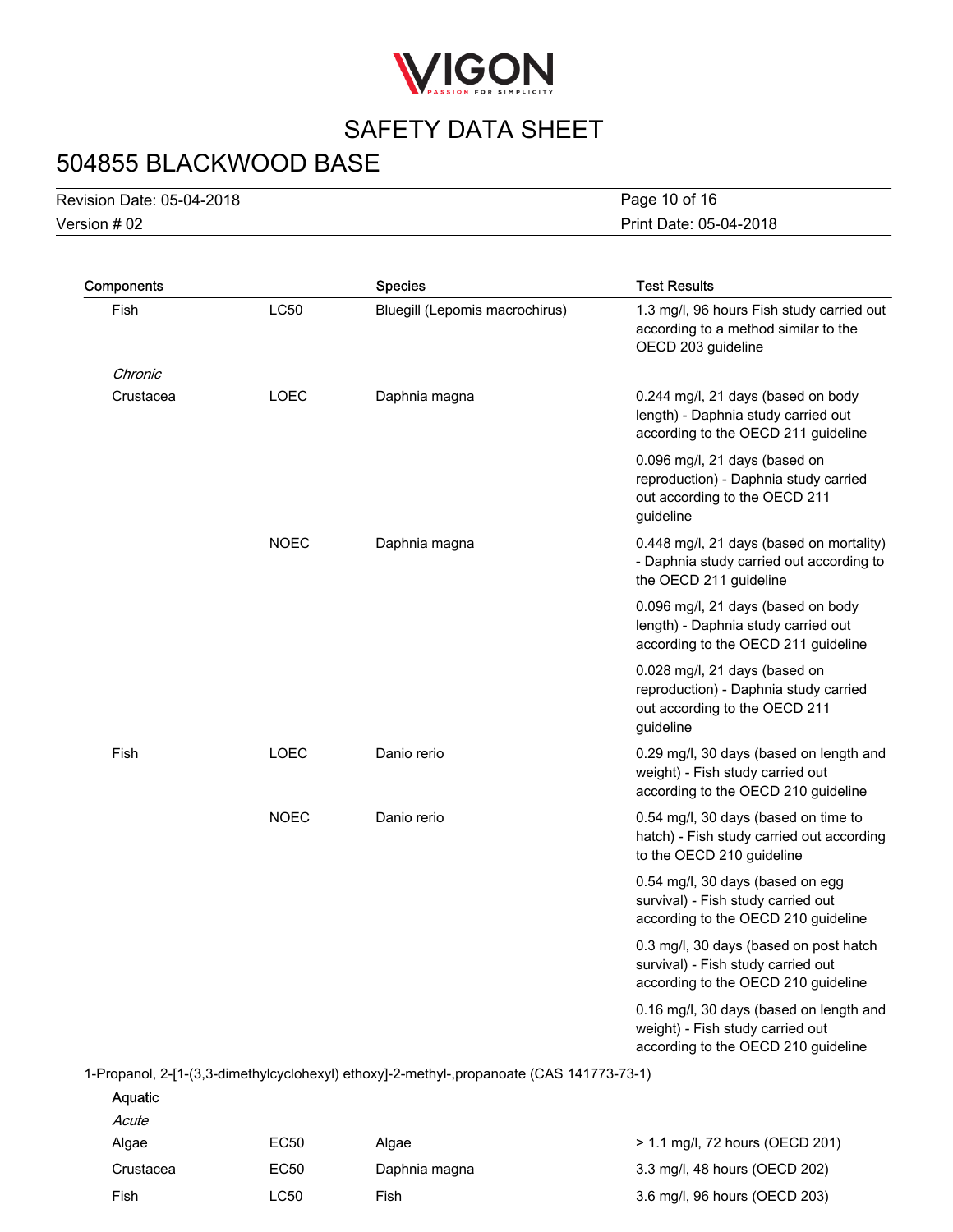

# 504855 BLACKWOOD BASE

Version # 02 Revision Date: 05-04-2018 Print Date: 05-04-2018 Page 11 of 16

|                              | <b>Species</b>                                         | <b>Test Results</b>                                                                                                                                                                          |
|------------------------------|--------------------------------------------------------|----------------------------------------------------------------------------------------------------------------------------------------------------------------------------------------------|
|                              |                                                        |                                                                                                                                                                                              |
| <b>EC50</b>                  | Activated sludge of a predominantly<br>domestic sewage | > 100 mg/l, 3 hours (respiration rate -<br>nominal concentration - OECD 209)                                                                                                                 |
|                              |                                                        |                                                                                                                                                                                              |
| <b>EC50</b>                  | Algae                                                  | 80 mg/l, 72 hours (based on growth rate<br>- nominal concentration - OECD 201)                                                                                                               |
|                              |                                                        | 65 mg/l, 72 hours (based on biomass -<br>nominal concentration - OECD 201)                                                                                                                   |
| <b>LOEC</b>                  | Algae                                                  | 50 mg/l, 72 hours (nominal<br>concentration - OECD 201)                                                                                                                                      |
| <b>NOEC</b>                  | Algae                                                  | 25 mg/l, 72 hours (nominal<br>concentration - OECD 201)                                                                                                                                      |
| <b>LC50</b>                  | Daphnia magna                                          | 38 mg/l, 48 hours (nominal concentration<br>- OECD 202)                                                                                                                                      |
| <b>NOEC</b>                  | Daphnia magna                                          | 9.5 mg/l, 21 day (OECD 211 conducted<br>with a structurally related substance)                                                                                                               |
| <b>LC50</b>                  | Oncorhynchus mykiss                                    | 27.8 mg/l, 96 hours (measured<br>concentration - OECD 203 conducted<br>with a structurally related substance)                                                                                |
|                              |                                                        |                                                                                                                                                                                              |
|                              |                                                        |                                                                                                                                                                                              |
|                              |                                                        |                                                                                                                                                                                              |
| ErC50                        | Algae                                                  | > 0.61 mg/l OECD 201                                                                                                                                                                         |
| EC50                         | Daphnia                                                | 0.6 mg/l OECD 202                                                                                                                                                                            |
| <b>LC50</b>                  | Fish                                                   | > 0.74 mg/l OECD 203                                                                                                                                                                         |
|                              |                                                        |                                                                                                                                                                                              |
|                              |                                                        |                                                                                                                                                                                              |
| <b>EC50</b>                  | Algae                                                  | 25 mg/l, 72 hours                                                                                                                                                                            |
| <b>EC50</b>                  | Daphnia                                                | 3.8 mg/l, 48 hours                                                                                                                                                                           |
| <b>LC50</b>                  | Fish                                                   | 13 mg/l, 96 hours                                                                                                                                                                            |
| CEDRENE ALPHA (CAS 469-61-4) |                                                        |                                                                                                                                                                                              |
|                              |                                                        |                                                                                                                                                                                              |
| <b>EC50</b>                  | Water flea (Daphnia pulex)                             | 0.044 mg/l, 48 hours                                                                                                                                                                         |
| CITRONELLOL (CAS 106-22-9)   |                                                        |                                                                                                                                                                                              |
|                              |                                                        |                                                                                                                                                                                              |
|                              |                                                        |                                                                                                                                                                                              |
|                              |                                                        | 2.4 mg/l, 72 hours                                                                                                                                                                           |
| <b>EC50</b>                  | Daphnia                                                | 17 mg/l, 48 hours                                                                                                                                                                            |
|                              | <b>EC50</b>                                            | 2,6-DIMETHYL-7-OCTEN-2-OL (CAS 18479-58-8)<br>2-methyl-4-(2,2,3-trimethylcyclo pent-3-en-1-yl)pent-4-en-1-ol (CAS 104864-90-6)<br>4-CYCLOHEXYL-2- METHYLBUTAN-2-OL (CAS 83926-73-2)<br>Algae |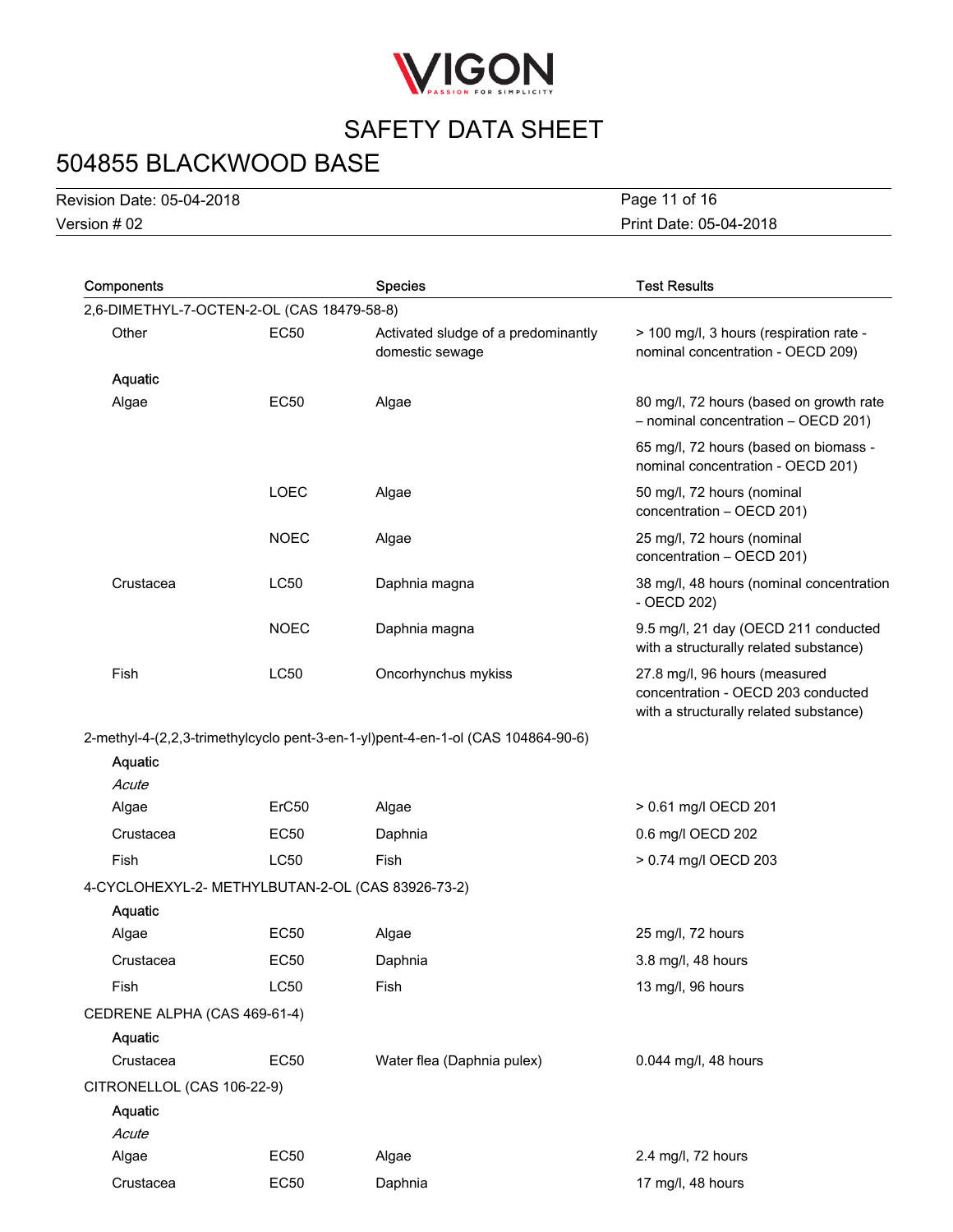

# 504855 BLACKWOOD BASE

| <b>Revision Date: 05-04-2018</b> |  |
|----------------------------------|--|
| Version # 02                     |  |

Print Date: 05-04-2018 Page 12 of 16

| Components                                   |                                                                                                         | <b>Species</b>                                                               | <b>Test Results</b>            |
|----------------------------------------------|---------------------------------------------------------------------------------------------------------|------------------------------------------------------------------------------|--------------------------------|
| <b>Fish</b>                                  | LC50                                                                                                    | Leuciscus idus (Golden orfe)                                                 | $> 10 - 22$ mg/l, 96 hours     |
| HYDROGENATED METHYL ROSINATE (CAS 8050-15-5) |                                                                                                         |                                                                              |                                |
| Acute                                        |                                                                                                         |                                                                              |                                |
|                                              | EL50                                                                                                    | Selenastrum capricornutum (new name<br>Pseudokirchnerella subca              | > 1000 mg/l, 72 hours OECD 201 |
| Aquatic                                      |                                                                                                         |                                                                              |                                |
| Acute                                        |                                                                                                         |                                                                              |                                |
| Crustacea                                    | EL50                                                                                                    | Daphnia magna                                                                | 27 mg/l, 48 hours OECD 202     |
| <b>Fish</b>                                  | LL50                                                                                                    | Pimephales promelas                                                          | > 1000 mg/l, 96 hours OECD 203 |
| Persistence and degradability                |                                                                                                         | No data is available on the degradability of any ingredients in the mixture. |                                |
| Bioaccumulative potential                    | No data available.                                                                                      |                                                                              |                                |
| Mobility in soil                             | No data available.                                                                                      |                                                                              |                                |
| Other adverse effects                        | The product contains volatile organic compounds which have a photochemical ozone creation<br>potential. |                                                                              |                                |

#### 13. DISPOSAL CONSIDERATIONS

| <b>Disposal instructions</b>             | Do not discharge into drains, water courses or onto the ground. Do not allow this material to drain<br>into sewers/water supplies. Do not contaminate ponds, waterways or ditches with chemical or<br>used container. Dispose of contents/container in accordance with<br>local/regional/national/international regulations. |
|------------------------------------------|------------------------------------------------------------------------------------------------------------------------------------------------------------------------------------------------------------------------------------------------------------------------------------------------------------------------------|
| Local disposal regulations               | Dispose in accordance with all applicable regulations.                                                                                                                                                                                                                                                                       |
| Hazardous waste code                     | Not established.                                                                                                                                                                                                                                                                                                             |
| Waste from residues / unused<br>products | Empty containers or liners may retain some product residues. This material and its container must<br>be disposed of in a safe manner (see: Disposal instructions).                                                                                                                                                           |
| Contaminated packaging                   | Since emptied containers may retain product residue, follow label warnings even after container is<br>emptied. Empty containers should be taken to an approved waste handling site for recycling or<br>disposal.                                                                                                             |

### 14. TRANSPORT INFORMATION

ADN

| <b>ADIT</b>                  |                                                                                                                                                                         |
|------------------------------|-------------------------------------------------------------------------------------------------------------------------------------------------------------------------|
| UN number                    | 3082                                                                                                                                                                    |
| UN proper shipping name      | ENVIRONMENTALLY HAZARDOUS SUBSTANCE, LIQUID, N.O.S. (1-(1,2,3,4,5,6,7,8-<br>Octahydro-2,3,8,8- tetramethyl-2- naphthyl) ethan-1-one, (1-ETHOXYETHOXY)<br>CYCLODODECANE) |
| Transport hazard class(es)   | 9                                                                                                                                                                       |
| Subsidiary class(es)         | $\overline{\phantom{0}}$                                                                                                                                                |
| Packing group                | Ш                                                                                                                                                                       |
| <b>Environmental hazards</b> | Yes                                                                                                                                                                     |
| Labels required              | 9                                                                                                                                                                       |
| <b>ADR</b>                   |                                                                                                                                                                         |
| UN number                    | 3082                                                                                                                                                                    |
|                              |                                                                                                                                                                         |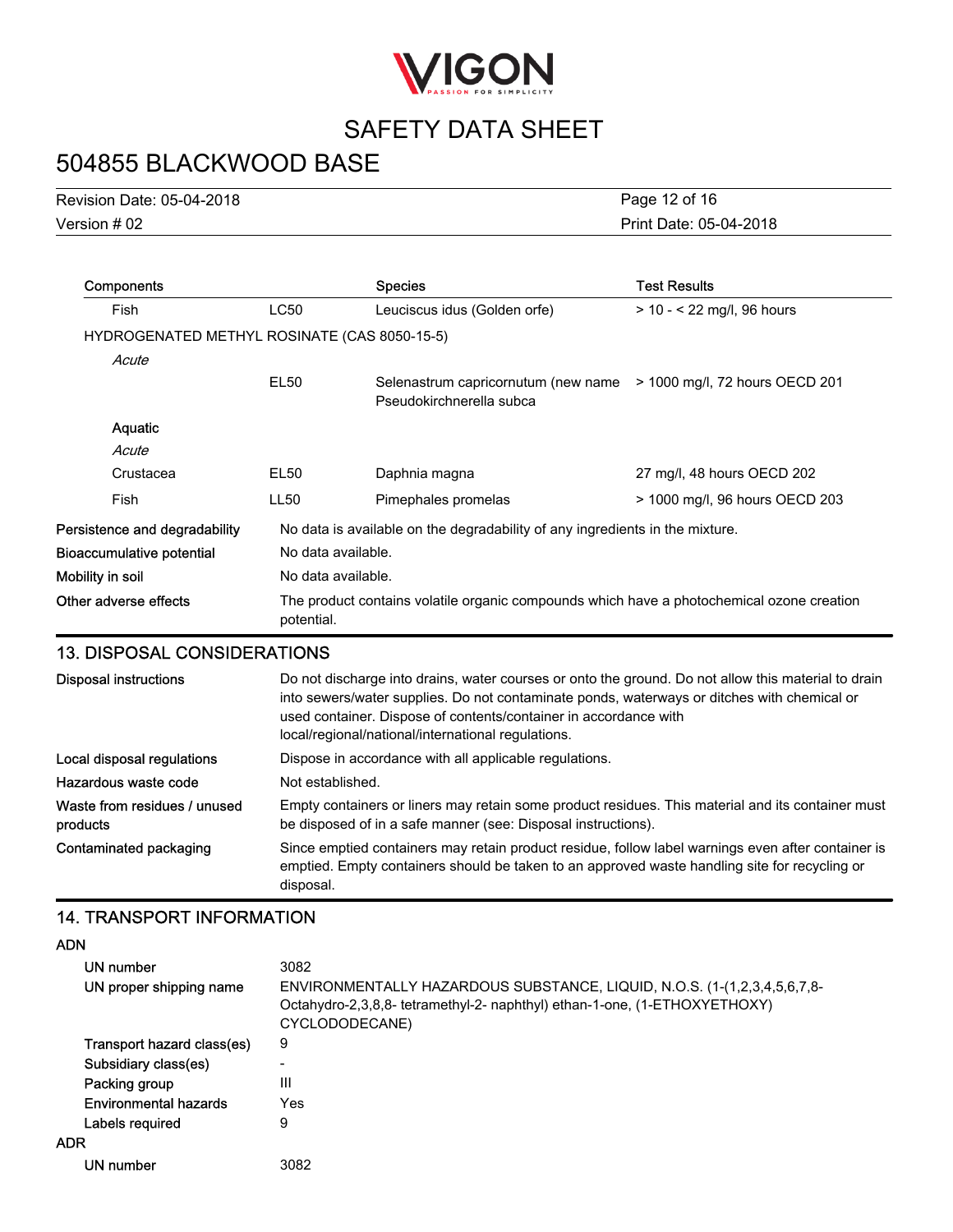

# 504855 BLACKWOOD BASE

| <b>Revision Date: 05-04-2018</b> | Page 13 of 16          |
|----------------------------------|------------------------|
| Version # 02                     | Print Date: 05-04-2018 |

|             | UN proper shipping name           | ENVIRONMENTALLY HAZARDOUS SUBSTANCE, LIQUID, N.O.S. (1-(1,2,3,4,5,6,7,8-<br>Octahydro-2,3,8,8- tetramethyl-2- naphthyl) ethan-1-one, (1-ETHOXYETHOXY)<br>CYCLODODECANE) |
|-------------|-----------------------------------|-------------------------------------------------------------------------------------------------------------------------------------------------------------------------|
|             | Transport hazard class(es)        | 9                                                                                                                                                                       |
|             | Subsidiary class(es)              |                                                                                                                                                                         |
|             | Packing group                     | III                                                                                                                                                                     |
|             | <b>Environmental hazards</b>      | Yes                                                                                                                                                                     |
|             | Labels required                   | 9                                                                                                                                                                       |
| <b>RID</b>  |                                   |                                                                                                                                                                         |
|             | UN number                         | 3082                                                                                                                                                                    |
|             | UN proper shipping name           | ENVIRONMENTALLY HAZARDOUS SUBSTANCE, LIQUID, N.O.S. (1-(1,2,3,4,5,6,7,8-<br>Octahydro-2,3,8,8- tetramethyl-2- naphthyl) ethan-1-one, (1-ETHOXYETHOXY)<br>CYCLODODECANE) |
|             | Transport hazard class(es)        | 9                                                                                                                                                                       |
|             | Subsidiary class(es)              |                                                                                                                                                                         |
|             | <b>Packing Group</b>              | III                                                                                                                                                                     |
|             | <b>Environmental Hazards</b>      | Yes                                                                                                                                                                     |
|             | Labels required                   | 9                                                                                                                                                                       |
|             | Special precautions for user      | Read safety instructions, SDS and emergency procedures before handling.                                                                                                 |
| <b>DOT</b>  |                                   |                                                                                                                                                                         |
| <b>BULK</b> |                                   |                                                                                                                                                                         |
|             | <b>UN number</b>                  | 3082                                                                                                                                                                    |
|             | Proper shipping name              | ENVIRONMENTALLY HAZARDOUS SUBSTANCE, LIQUID, N.O.S. (1-(1,2,3,4,5,6,7,8-<br>Octahydro-2,3,8,8- tetramethyl-2- naphthyl) ethan-1-one, (1-ETHOXYETHOXY)<br>CYCLODODECANE) |
|             | <b>Hazard class</b>               | 9                                                                                                                                                                       |
|             | Packing group                     | III                                                                                                                                                                     |
|             | <b>Environmental hazards</b>      |                                                                                                                                                                         |
|             | Marine pollutant                  | Yes                                                                                                                                                                     |
|             | Packaging exceptions              | 155                                                                                                                                                                     |
|             | Packaging bulk                    | 241                                                                                                                                                                     |
|             | Labels required                   | 9                                                                                                                                                                       |
| <b>DOT</b>  |                                   |                                                                                                                                                                         |
|             | <b>NON-BULK</b>                   |                                                                                                                                                                         |
|             | Not regulated as dangerous goods. |                                                                                                                                                                         |
| <b>IATA</b> |                                   |                                                                                                                                                                         |
|             | Not regulated as dangerous goods. |                                                                                                                                                                         |
| <b>IMDG</b> |                                   |                                                                                                                                                                         |
|             | <b>UN number</b>                  | 3082                                                                                                                                                                    |
|             | UN proper shipping name           | ENVIRONMENTALLY HAZARDOUS SUBSTANCE, LIQUID, N.O.S. (1-(1,2,3,4,5,6,7,8-<br>Octahydro-2,3,8,8- tetramethyl-2- naphthyl) ethan-1-one, (1-ETHOXYETHOXY)<br>CYCLODODECANE) |

Transport hazard class(es) 9

Subsidiary class(es) **-**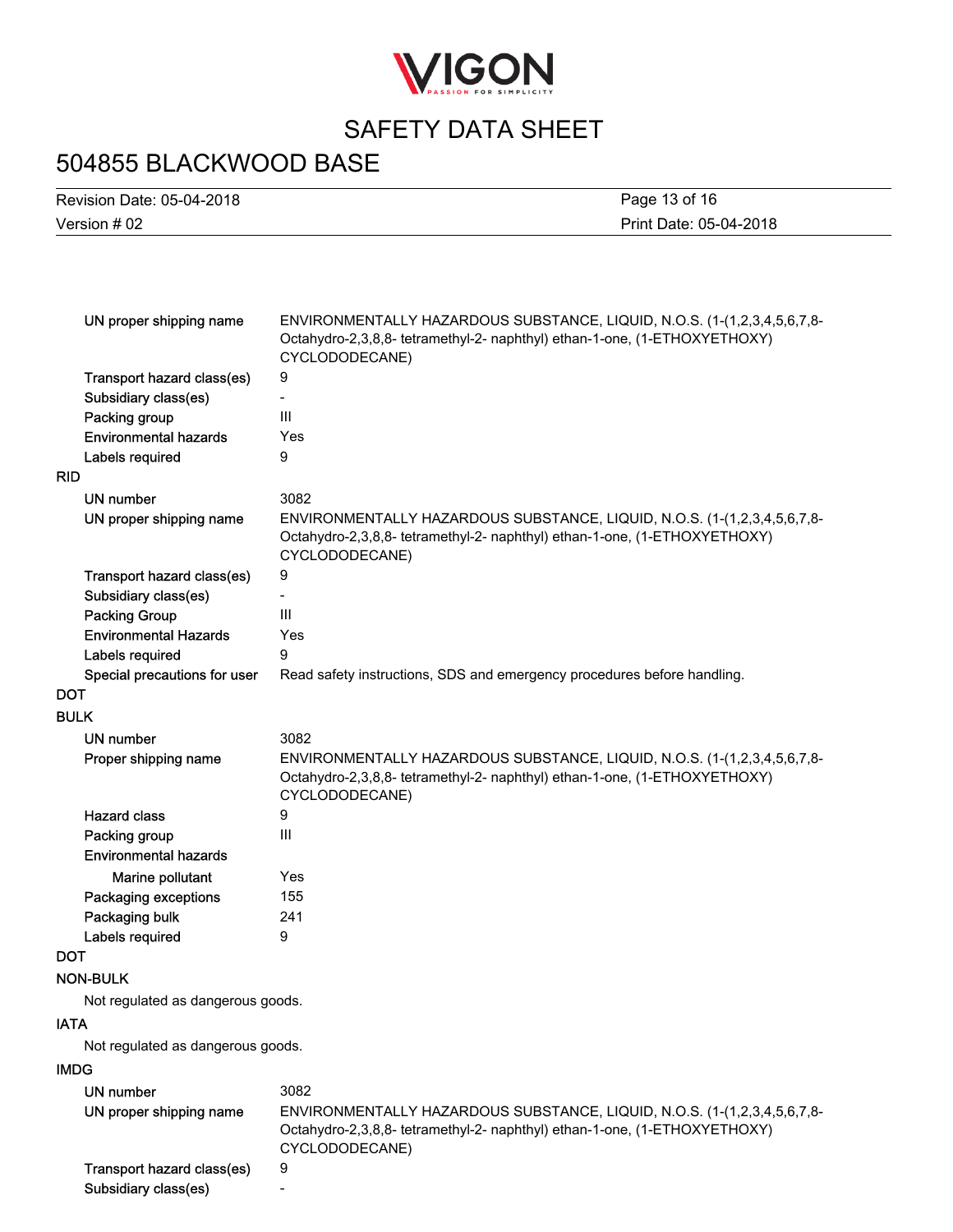

### 504855 BLACKWOOD BASE

Version # 02 Revision Date: 05-04-2018 Print Date: 05-04-2018 Page 14 of 16





Marine pollutant



### 15. REGULATORY INFORMATION

#### US federal regulations

This product is a "Hazardous Chemical" as defined by the OSHA Hazard Communication Standard, 29 CFR 1910.1200.

#### CERCLA Hazardous Substance List (40 CFR 302.4)

Not listed.

#### SARA 304 Emergency release notification

Not regulated.

US. OSHA Specifically Regulated Substances (29 CFR 1910.1001-1050)

Not available.

#### OSHA Specifically Regulated Substances (29 CFR 1910.1001-1052)

Not regulated.

TSCA Section 12(b) Export Notification (40 CFR 707, Subpt. D)

Not regulated.

#### Superfund Amendments and Reauthorization Act of 1986 (SARA)

SARA 302 Extremely hazardous substance

Not listed.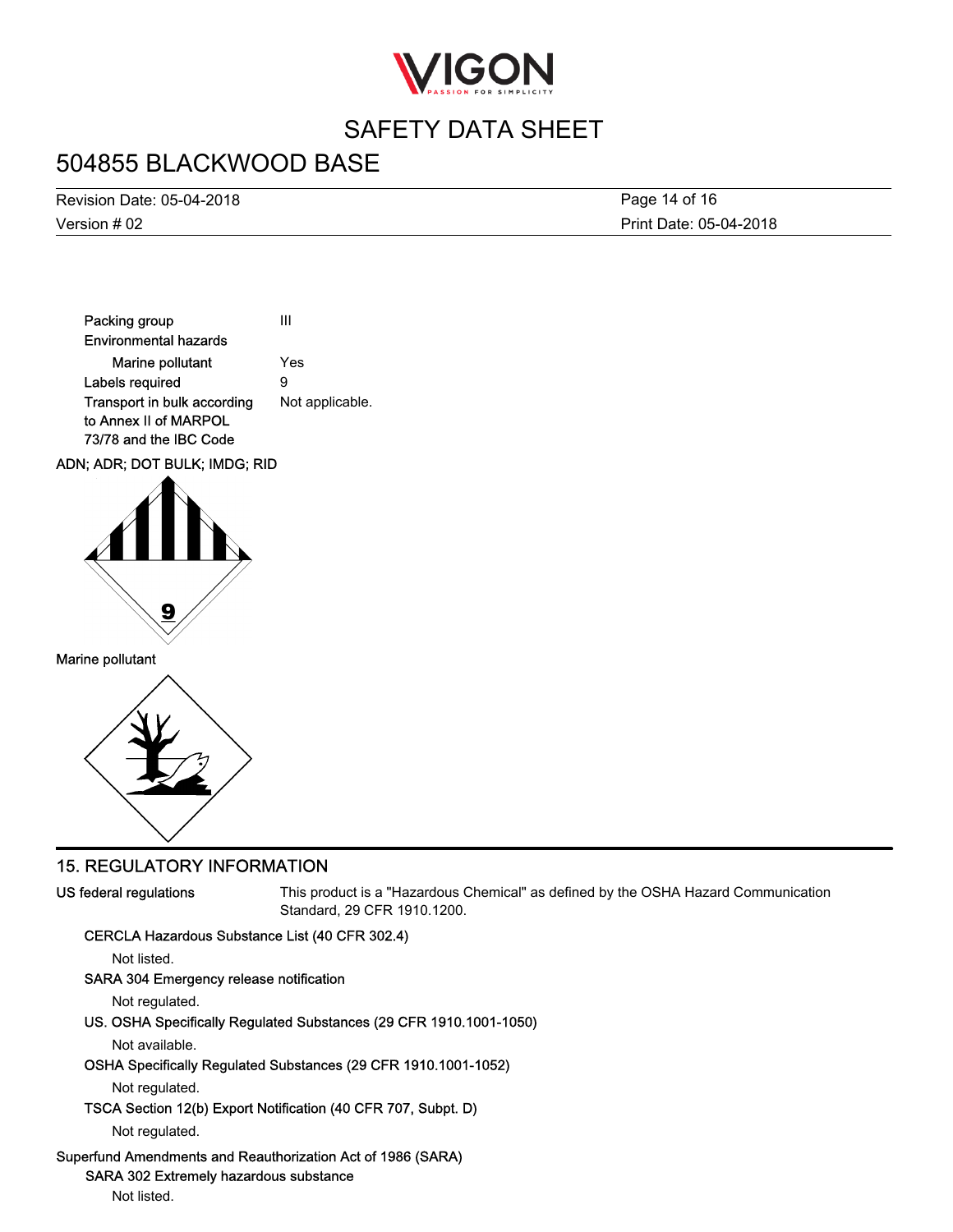

# 504855 BLACKWOOD BASE

Version # 02

HMIS® ratings

Health: 3 Flammability: 1 Physical hazard: 0

| Revision Date: 05-04-2018 | Page 15 of 16          |
|---------------------------|------------------------|
| Version # 02              | Print Date: 05-04-2018 |

| SARA 311/312 Hazardous<br>chemical                       | Yes                                                                                     |  |  |
|----------------------------------------------------------|-----------------------------------------------------------------------------------------|--|--|
| <b>Classified hazard</b><br>categories                   | Acute toxicity (any route of exposure)<br>Skin corrosion or irritation                  |  |  |
|                                                          | Serious eye damage or eye irritation<br>Respiratory or skin sensitization               |  |  |
| SARA 313 (TRI reporting)<br>Not regulated.               |                                                                                         |  |  |
| Other federal regulations                                |                                                                                         |  |  |
|                                                          | Clean Air Act (CAA) Section 112 Hazardous Air Pollutants (HAPs) List                    |  |  |
| Not regulated.                                           |                                                                                         |  |  |
|                                                          | Clean Air Act (CAA) Section 112(r) Accidental Release Prevention (40 CFR 68.130)        |  |  |
| Not regulated.                                           |                                                                                         |  |  |
| Safe Drinking Water Act<br>(SDWA)                        | Not regulated.                                                                          |  |  |
| US state regulations<br><b>California Proposition 65</b> |                                                                                         |  |  |
|                                                          | California Proposition 65 - Carcinogens & Reproductive Toxicity (CRT): Listed substance |  |  |
| Not listed.                                              |                                                                                         |  |  |
|                                                          | 16. OTHER INFORMATION, INCLUDING DATE OF PREPARATION OR LAST REVISION                   |  |  |
| <b>Issue date</b>                                        | 11-18-2015                                                                              |  |  |
| <b>Revision date</b>                                     | 05-04-2018                                                                              |  |  |